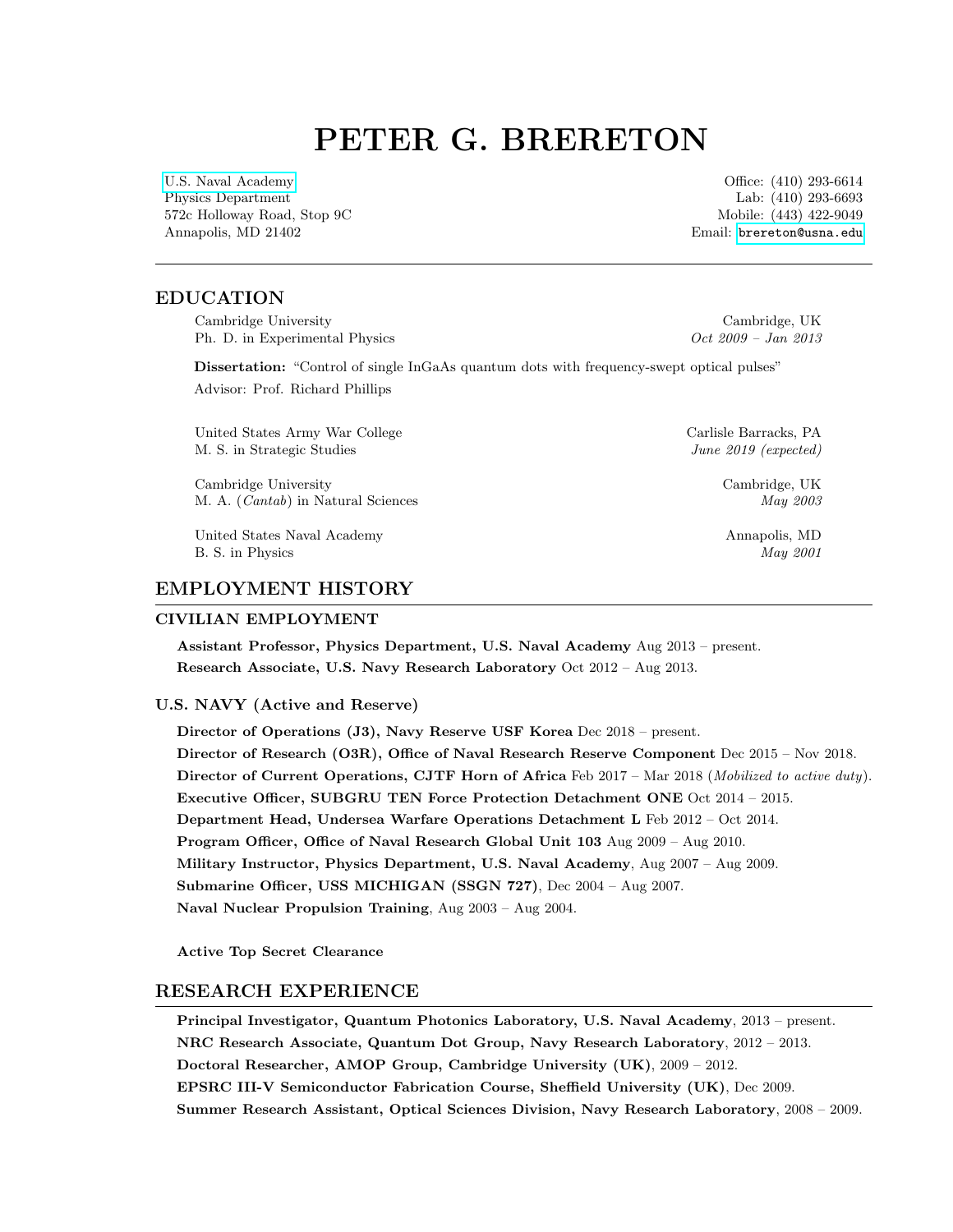- 1. ONR UMBC-USNA Cyber Challenge Grant "Spins integrated in tapered fiber and liquid crystal systems", \$350,000, 3 years, co-PI, 2018–present.
- 2. OSD Quantum Science and Engineering Program (QSEP) "Proton irradiation and spectroscopy of SiC for single generating single solid state spin qubits", \$180,000, 3 years, co-I, 2016–present.
- 3. ONR UMBC-USNA Collaborative Grant N0001415WX01534 "To investigate a novel quantum information processing platform", \$449,868, 3 years, co-PI, 2015–2018.
- 4. ONR Grant N0001414WX20764 "Optical characterization and control of single spins in proton irradiated silicon vacancies in bulk and nanocrystalline silicon carbide", \$104,000, 2 years, PI, 2014–2016

## FELLOWSHIPS AND HONORS

National Research Council Research Associate, 2012 – 2013. Bill and Melinda Gates Cambridge Scholar, 2001 – 2003, 2009 – 2012. Defense Meritorious Service Medal. Navy and Marine Corps Commendation Medal (two awards). Graduate with Distinction, U.S. Naval Academy, 2001. Trident Scholar, U.S. Naval Academy, 2000 – 2001.

## PROFESSIONAL ACTIVITIES

Reviewer for Solid State Communications, Optics Letters, Optics Express, Optica, Journal of Applied Physics. Member, American Physical Society (2001–present).

Member, Optical Society of America (2009–present).

Member, American Association of Physics Teachers (2008–present).

Associate Member, Institute of Physics (UK) (2009–present).

Member, IEEE (2009–present).

## PUBLISHED ARTICLES

#### JOURNAL ARTICLES

- 1. R. Basu, N. Skaggs, S. Shalov and P. G. Brereton, "Evidence of nanodiamond-self-assembly in a liquid crystal, and the consequent impacts on the liquid crystal properties" AIP Adv. 7, 075008 (2017).
- 2. P. M. Vora, A. S. Bracker, S. G. Carter, T. M. Sweeney, M. Kim, C. S. Kim, L. Yang, P. G. Brereton, S. E. Economou, and D. Gammon, "Spin-cavity interactions between a quantum dot molecule and a photonic crystal cavity" Nat. Comm. 6, 7665 (2015).
- 3. T. M. Sweeney, S. G. Carter, A. S. Bracker, M. Kim, C. S. Kim, L. Yang, P. Vora, P. G. Brereton, E. R. Cleveland, and D. Gammon, "Cavity-stimulated Raman emission from a single quantum dot spin" Nat. Phot. 8, 442 (2014).
- 4. M. K. Yakes, L. Yang, A. S. Bracker, T. M. Sweeney, P. G. Brereton, M. Kim, C. S. Kim, P. M. Vora, D. Park, S. G. Carter, and D. Gammon, "Leveraging crystal anisotropy for deterministic growth of InAs quantum dots with narrow optical linewidths", Nano Lett., 13, 4870 (2013).
- 5. B. Van Hattem, P. Corfdir, P. G. Brereton, P. Pearce, A. M. Graham, M. J. Stanley, M. Hugues, M. Hopkinson, and R. T. Phillips, "From the artificial atom to the Kondo-Anderson model: Orientation-dependent magnetophotoluminesence of charged excitons in InAs quantum dots", Phys. Rev. B, 87, 205308 (2013).
- 6. T. M. Godden, J. H. Quilter, A.J. Ramsay, Yanwen Wu, P. G. Brereton, I. J. Luxmoore, J. Puebla, A.M. Fox, and M. S. Skolnick, "Fast preparation of a single-hole spin in an InAs/GaAs quantum dot in a Voigt-geometry magnetic field", Phys. Rev. B, 85, 155310 (2012).
- 7. T. M. Godden, J. H. Quilter, A.J. Ramsay, Yanwen Wu, P. G. Brereton, S. J. Boyle, I. J. Luxmoore, J. Puebla-Nunez, A.M. Fox, and M. S. Skolnick, "Coherent optical control of the spin of a single hole in a quantum dot", Phys. Rev. Lett., 108, 017402 (2012).
- 8. Y. Wu, I. M. Piper, M. Ediger, P. G. Brereton, E. R. Schmidgall, P. R. Eastham, M. Hugues, M. Hopkinson, and R. T. Phillips, "Population Inversion in a Single InGaAs Quantum Dot Using the Method of Adiabatic Rapid Passage", Phys. Rev. Lett., 106, 067401 (2011).